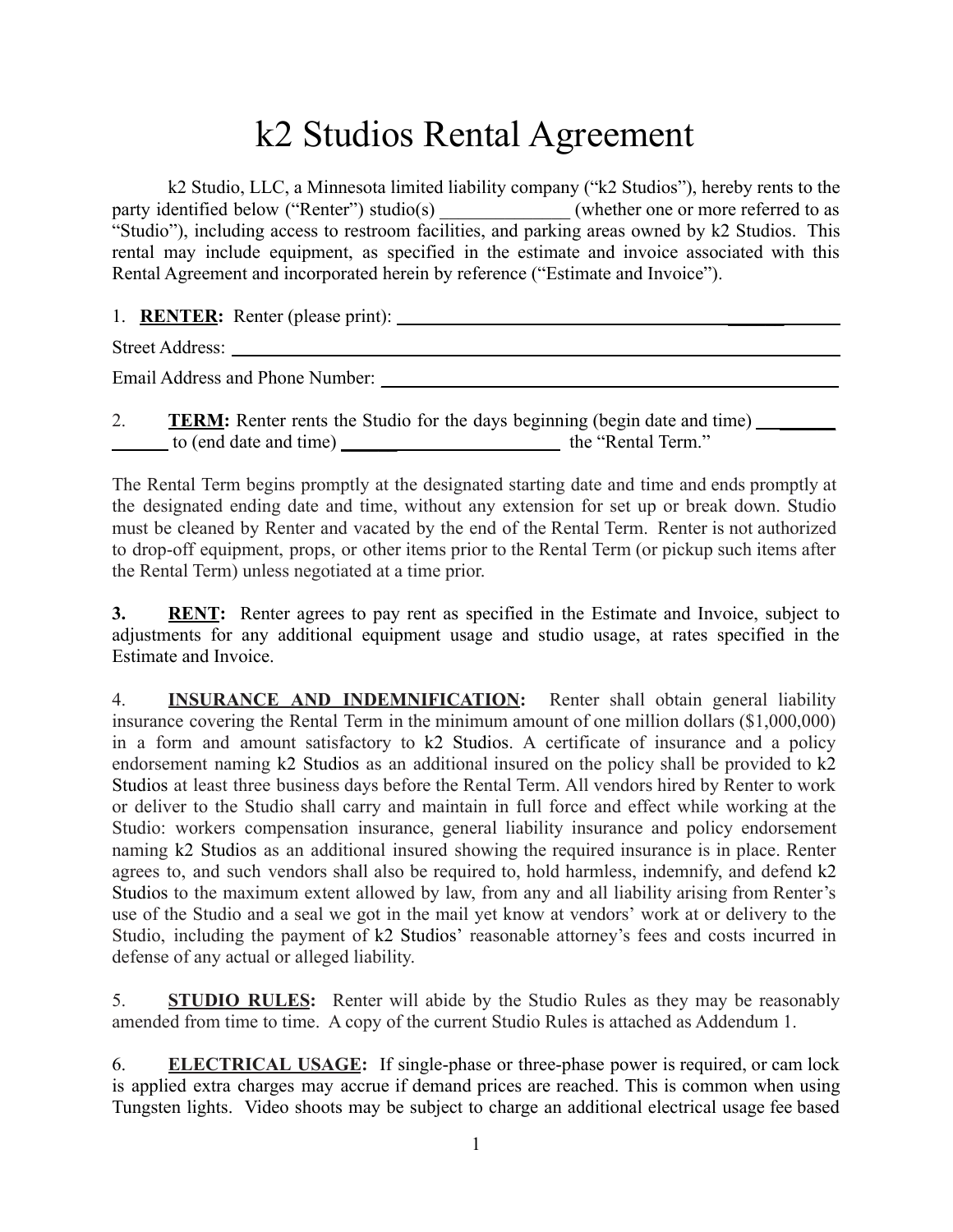upon the estimated consumption.

7. **WAIVER OF LIABILITY:** Use of the Studio is at Renter's risk. k2 Studios is not liable for any direct, indirect, incidental, or consequential damage, injury or loss to Renter, Renter's guests or invitees, or Renter's possessions. Renter holds harmless and indemnifies K2 Studio and its owners, agents, representatives, associates, officers, employees, guests, and tenants against any suit, claim, loss, accident, judgment, fine, injury, or damages, including reasonable attorney's fees, arising out of Renter's use of the Studio. This indemnification shall continue in force and effect during and after the Rental Term.

8. **EQUIPMENT:** k2 Studios agrees to provide equipment in good working order but makes no special guarantees concerning the equipment's functionality or suitability to Renter's purposes.

9. **CANCELLATION:** Cancellations after confrimation made by Renter must be made more than five business days prior to the start of the Rental Term. Any cancellations made five or fewer days prior to the Rental Term will be charged the regular studio rental rate for the full Rental Term.

In the event k2 Studios is delayed, hindered in, or prevented from the performance of any act required hereunder by reason of strikes, lockouts, labor troubles, inability to procure materials, failure of power, restrictive government laws or regulations, riots, insurrection, the act, failure to act or default of the other party, war, pandemic, or other reason beyond its control, then performance of such act shall be excused. In such case, k2 Studios will refund a prorated portion of Renter's payment. If k2 Studioso must cancel entirely Renter's reservation, Renter will be given, in k2 Studios' sole discretion, either rescheduling priority or a full refund.

10. **DAMAGE:** Renter shall be solely responsible for any damage to the Studio, including spills, excessive wear, burns, marks, or stains on furniture, fixtures, or painted surfaces.

In event of damages to equipment, Renter agrees to pay for repair costs if equipment can be repaired. If equipment cannot be reasonably be repaired or is lost or stolen, the Renter shall pay k2 Studios the replacement value of the equipment immediately upon receipt of an invoice from k2 Studios for lost or damaged equipment. Renter shall notify k2 Studios immediately of any malfunction, damage, or other issues with the equipment. Any time k2 Studios supplies or rents equipment to Renter, Renter must provide sufficient and appropriate insurance coverage.

11. **NOTICES:** Any notice to be given hereunder shall be sent by email or US Mail, addressed to the parties at their respective addresses above given. Either party may designate a different address by notice so given.

12. **WAIVER:** No delay or failure by either party to exercise any right under this Agreement, and no partial or single exercise of that right, shall constitute a waiver of that or any other right, unless otherwise expressly provided herein. The waiver of a breach of any term hereof or of any default hereunder shall not be deemed a waiver of any subsequent breach or default, whether of the same or similar nature, and shall not in any way affect the other terms hereof.